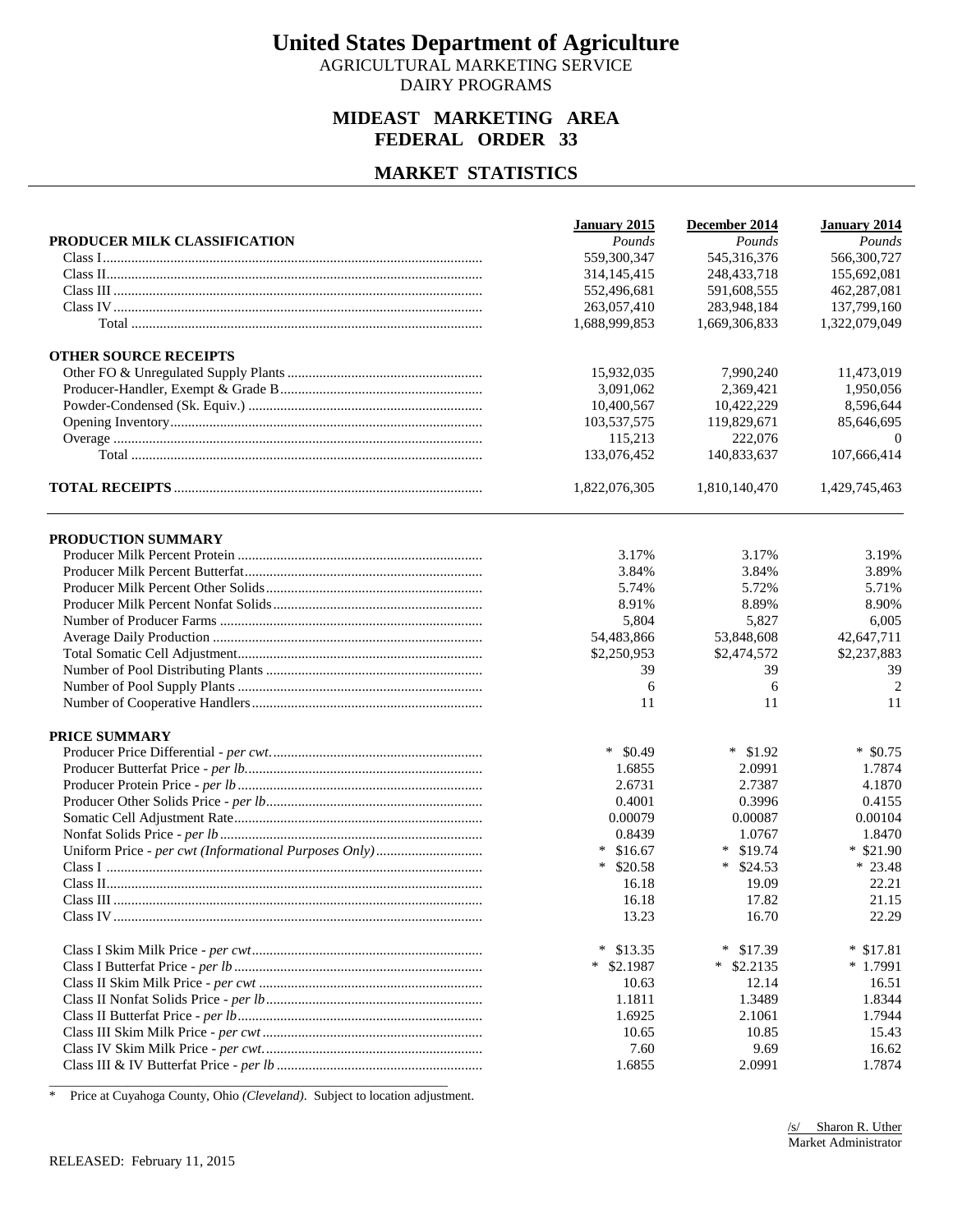AGRICULTURAL MARKETING SERVICE DAIRY PROGRAMS

#### **MIDEAST MARKETING AREA FEDERAL ORDER 33**

#### **MARKET STATISTICS**

|                              | February 2015     | January 2015      | February 2014     |
|------------------------------|-------------------|-------------------|-------------------|
| PRODUCER MILK CLASSIFICATION | Pounds            | Pounds            | Pounds            |
|                              | 493,758,866       | 559,300,347       | 501,543,892       |
|                              | 303,881,918       | 314, 145, 415     | 209,635,058       |
|                              | 512,034,988       | 552,496,681       | 406,265,916       |
|                              | 261,124,097       | 263,057,410       | 179,288,294       |
|                              | 1,570,799,869     | 1,688,999,853     | 1,296,733,160     |
| <b>OTHER SOURCE RECEIPTS</b> |                   |                   |                   |
|                              | 10,010,268        | 15,932,035        | 13,676,019        |
|                              | 2,132,271         | 3,091,062         | 1,818,308         |
|                              | 10,263,767        | 10,400,567        | 8,535,796         |
|                              | 104,437,637       | 103,537,575       | 79,324,398        |
|                              | 973,233           | 115,213           | 1,463,928         |
|                              | 127,817,176       | 133,076,452       | 104,818,449       |
|                              | 1,698,617,045     | 1,822,076,305     | 1,401,551,609     |
| PRODUCTION SUMMARY           |                   |                   |                   |
|                              | 3.17%             | 3.17%             | 3.18%             |
|                              | 3.85%             | 3.84%             | 3.86%             |
|                              | 5.74%             | 5.74%             | 5.71%             |
|                              | 8.91%             | 8.91%             | 8.89%             |
|                              | 5,715             | 5,804             | 5,984             |
|                              | 56,099,995        | 54,483,866        | 46,311,899        |
|                              | \$2,002,315       | \$2,250,953       | \$2,207,527       |
|                              | 39                | 39                | 38                |
|                              | 7                 | 6                 | $\overline{2}$    |
|                              | $\wedge$<br>17    | $\wedge$<br>-16   | 10                |
| PRICE SUMMARY                |                   |                   |                   |
|                              | $*$ \$0.31        | $\ast$<br>\$0.49  | $*$ \$0.02        |
|                              | 1.8296            | 1.6855            | 2.0109            |
|                              | 2.4051            | 2.6731            | 4.6044            |
|                              | 0.3273            | 0.4001            | 0.4453            |
|                              | 0.00077           | 0.00079           | 0.00114           |
|                              | 0.8544            | 0.8439            | 1.8914            |
|                              | $*$ \$15.77       | $*$ \$16.67       | $*$ \$23.37       |
|                              | $* 18.24$         | $*$ 20.58         | $*$ 24.02         |
|                              | 14.48             | 16.18             | 23.73             |
|                              | 15.46             | 16.18             | 23.35             |
|                              | 13.82             | 13.23             | 23.46             |
|                              | $\ast$<br>\$12.76 | $\ast$<br>\$13.35 | $\ast$<br>\$18.57 |
|                              | $*1.6919$         | $*$ 2.1987        | $\ast$<br>1.7425  |
|                              | 8.34              | 10.63             | 17.27             |
|                              | 0.9267            | 1.1811            | 1.9189            |
|                              | 1.8366            | 1.6925            | 2.0179            |
|                              | 9.39              | 10.65             | 16.90             |
|                              | 7.69              | 7.60              | 17.02             |
|                              | 1.8296            | 1.6855            | 2.0109            |

^ Change in reporting method (level of detail). See *List of Pool Handlers*.

\* Price at Cuyahoga County, Ohio *(Cleveland)*. Subject to location adjustment.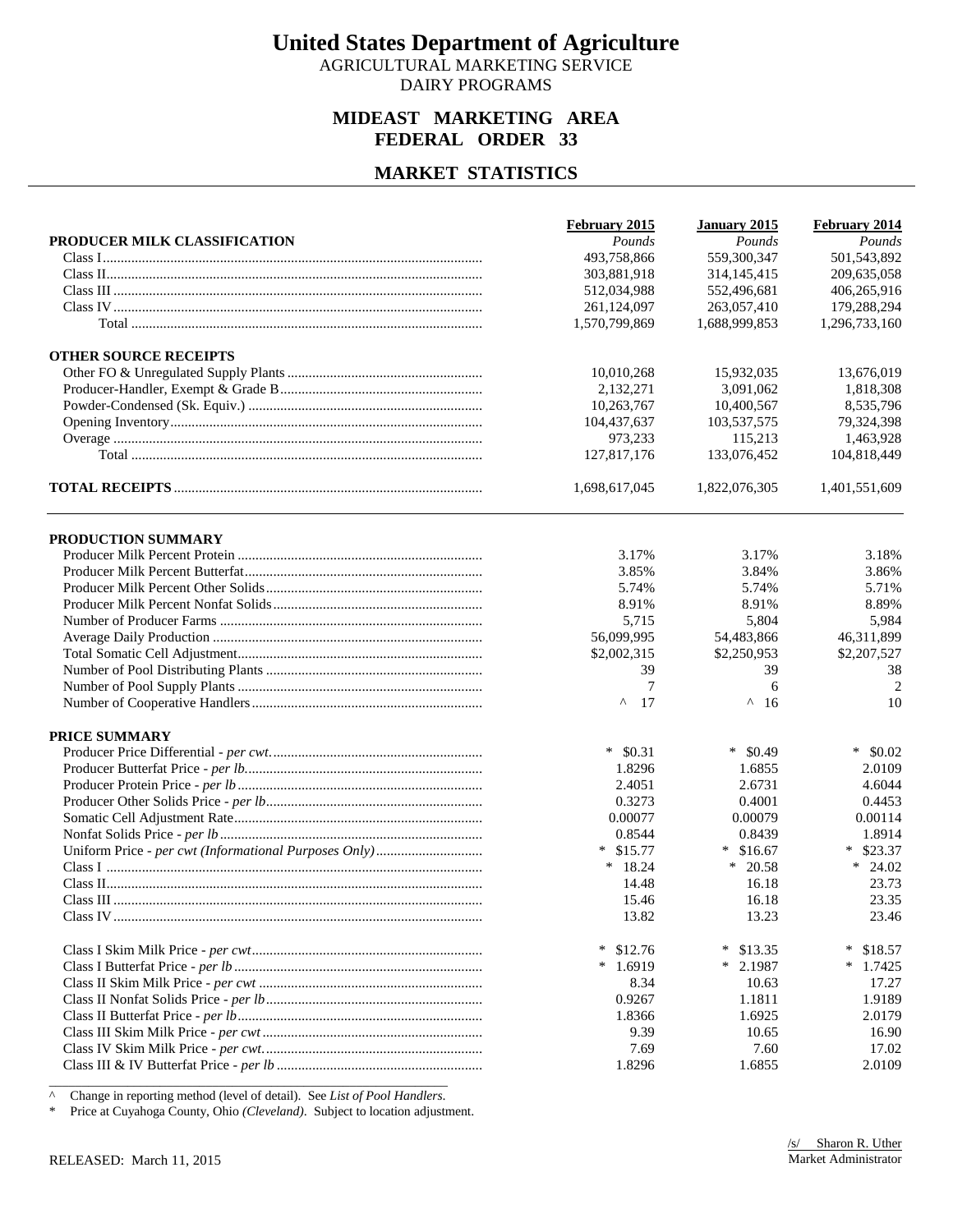AGRICULTURAL MARKETING SERVICE DAIRY PROGRAMS

#### **MIDEAST MARKETING AREA FEDERAL ORDER 33**

#### **MARKET STATISTICS**

#### **\*\*\*\*REVISED\*\*\*\***

|                              | <b>March 2015</b> | February 2015 | <b>March 2014</b> |
|------------------------------|-------------------|---------------|-------------------|
| PRODUCER MILK CLASSIFICATION | Pounds            | Pounds        | Pounds            |
|                              | 528,668,966       | 493,758,866   | 528,832,470       |
|                              | 337, 262, 774     | 303,881,918   | 199,728,901       |
|                              | 409,023,670       | 512,034,988   | 492,888,523       |
|                              | 284,698,293       | 261,124,097   | 226,703,398       |
|                              | 1,559,653,703     | 1,570,799,869 | 1,448,153,292     |
| <b>OTHER SOURCE RECEIPTS</b> |                   |               |                   |
|                              | # 66,420,941      | 10,010,268    | 21,880,706        |
|                              | 2,694,169         | 2,132,271     | 2,165,525         |
|                              | 12,448,366        | 10,263,767    | 10,734,402        |
|                              | 104,589,995       | 104,437,637   | 82,871,277        |
|                              | $\ast$            | 973,233       | 30,078            |
|                              | 186, 153, 471     | 127,817,176   | 117,681,988       |
|                              | # 1,745,807,174   | 1,698,617,045 | 1,565,835,280     |
| PRODUCTION SUMMARY           |                   |               |                   |
|                              | 3.14%             | 3.17%         | 3.15%             |
|                              | 3.81%             | 3.85%         | 3.83%             |
|                              | 5.73%             | 5.74%         | 5.72%             |
|                              | 8.87%             | 8.91%         | 8.87%             |
|                              | 5,676             | 5,715         | 5,975             |
|                              | 50,311,410        | 56,099,995    | 46,714,622        |
|                              | \$1,956,657       | \$2,002,315   | \$2,523,418       |
|                              | 39                | 39            | 38                |
|                              | 6                 | 7             | $\overline{2}$    |
|                              | Λ<br>15           | ۸<br>17       | 9                 |
| PRICE SUMMARY                |                   |               |                   |
|                              | **<br>\$ (0.03)   | ** $$0.31$    | ** $$0.62$        |
|                              | 1.8444            | 1.8296        | 2.0402            |
|                              | 2.4875            | 2.4051        | 4.5172            |
|                              | 0.2918            | 0.3273        | 0.4700            |
|                              | 0.00079           | 0.00077       | 0.00113           |
|                              | 0.8454            | 0.8544        | 1.9027            |
|                              | ** $$15.53$       | \$15.77<br>** | ** \$23.95        |
|                              | $***$<br>\$17.56  | ** $18.24$    | **<br>25.64       |
|                              | 14.50             | 14.48         | 24.22             |
|                              | 15.56             | 15.46         | 23.33             |
|                              | 13.80             | 13.82         | 23.66             |
|                              | **<br>\$11.59     | **<br>\$12.76 | $***$<br>\$19.14  |
|                              | **<br>\$1.8208    | 1.6919<br>**  | **<br>2.0498      |
|                              | 8.31              | 8.34          | 17.67             |
|                              | 0.9233            | 0.9267        | 1.9633            |
|                              | 1.8514            | 1.8366        | 2.0472            |
|                              | 9.43              | 9.39          | 16.78             |
|                              | 7.61              | 7.69          | 17.12             |
|                              | 1.8444            | 1.8296        | 2.0402            |

# Revised data from original release on April 10, 2015.

^ Change in reporting method (level of detail). See *List of Pool Handlers*.

\* Restricted, included with Other FO & Unregulated Supply

\*\* Price at Cuyahoga County, Ohio *(Cleveland)*. Subject to location adjustment.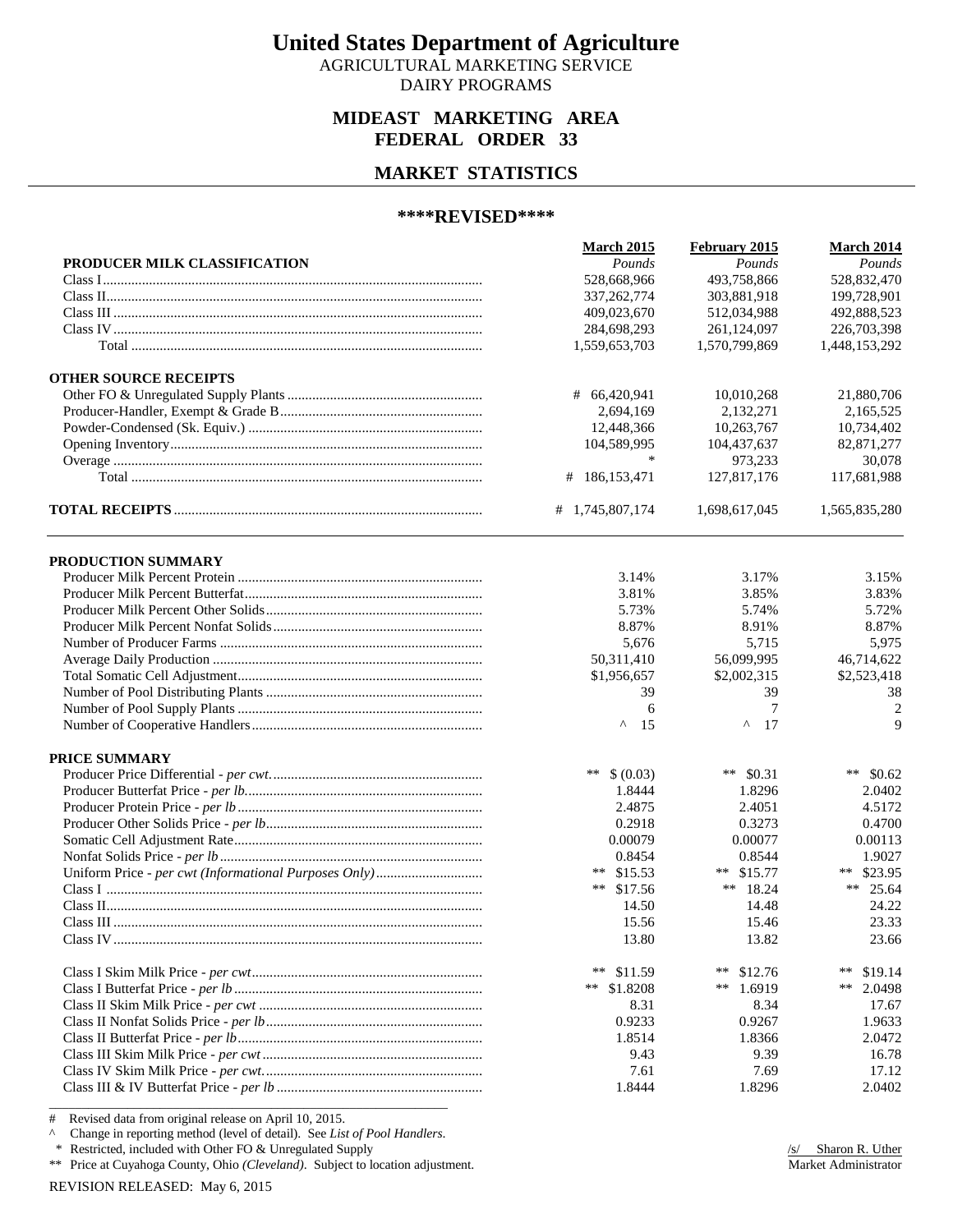AGRICULTURAL MARKETING SERVICE DAIRY PROGRAMS

#### **MIDEAST MARKETING AREA FEDERAL ORDER 33**

#### **MARKET STATISTICS**

|                              | April 2015     | <b>March 2015</b> | <b>April 2014</b> |
|------------------------------|----------------|-------------------|-------------------|
| PRODUCER MILK CLASSIFICATION | Pounds         | Pounds            | Pounds            |
|                              | 511,390,575    | 528,668,966       | 511,965,858       |
|                              | 329,148,930    | 337, 262, 774     | 224,443,971       |
|                              | 380,228,115    | 409,023,670       | 438,762,990       |
|                              | 271,829,815    | 284,698,293       | 245,641,750       |
|                              | 1,492,597,435  | 1,559,653,703     | 1,420,814,569     |
| <b>OTHER SOURCE RECEIPTS</b> |                |                   |                   |
|                              | 83,971,771     | # 66,420,941      | 27,070,288        |
|                              | 2,891,730      | 2,694,169         | 2,529,200         |
|                              | 12,505,591     | 12,448,366        | 12,939,255        |
|                              | 110,083,168    | 104,589,995       | 96,289,643        |
|                              | $\ast$         |                   |                   |
|                              | 209,452,260    | # 186,153,471     | 138,828,386       |
|                              | 1,702,049,695  | # 1,745,807,174   | 1,559,642,955     |
| PRODUCTION SUMMARY           |                |                   |                   |
|                              | 3.08%          | 3.14%             | 3.10%             |
|                              | 3.72%          | 3.81%             | 3.73%             |
|                              | 5.73%          | 5.73%             | 5.72%             |
|                              | 8.81%          | 8.87%             | 8.82%             |
|                              | ## 5,795       | 5,676             | 5,987             |
|                              | 49,753,248     | 50,311,410        | 47,360,486        |
|                              | \$2,031,827    | \$1,956,657       | \$2,686,154       |
|                              | 38             | 39                | 38                |
|                              | 6              | 6                 | 3                 |
|                              | $\wedge$<br>15 | Λ<br>15           | 10                |
| PRICE SUMMARY                |                |                   |                   |
|                              | ** $$ (0.11)$  | **<br>\$ (0.03)   | ** $$0.17$        |
|                              | 1.8940         | 1.8444            | 2.1207            |
|                              | 2.5551         | 2.4875            | 4.7089            |
|                              | 0.2698         | 0.2918            | 0.4926            |
|                              | 0.00081        | 0.00079           | 0.00118           |
|                              | 0.7926         | 0.8454            | 1.8328            |
|                              | ** $$15.70$    | ** $$15.53$       | ** $$24.48$       |
|                              | ** $17.50$     | $**$ 17.56        | ** 25.65          |
|                              | 14.98          | 14.50             | 24.74             |
|                              | 15.81          | 15.56             | 24.31             |
|                              | 13.51          | 13.80             | 23.34             |
|                              | **<br>\$11.37  | **<br>\$11.59     | ** \$19.22        |
|                              | **<br>1.8642   | **<br>1.8208      | ** 2.0294         |
|                              | 8.63           | 8.31              | 17.92             |
|                              | 0.9589         | 0.9233            | 1.9911            |
|                              | 1.9010         | 1.8514            | 2.1277            |
|                              | 9.51           | 9.43              | 17.50             |
|                              | 7.13           | 7.61              | 16.50             |
|                              | 1.8940         | 1.8444            | 2.1207            |

# Revised data from original release on April 10, 2015.

\* Restricted, included with Other FO & Unregulated Supply

## Revised data from original release on May 12, 2015.

^ Change in reporting method (level of detail). See *List of Pool Handlers*.

\*\* Price at Cuyahoga County, Ohio *(Cleveland)*. Subject to location adjustment.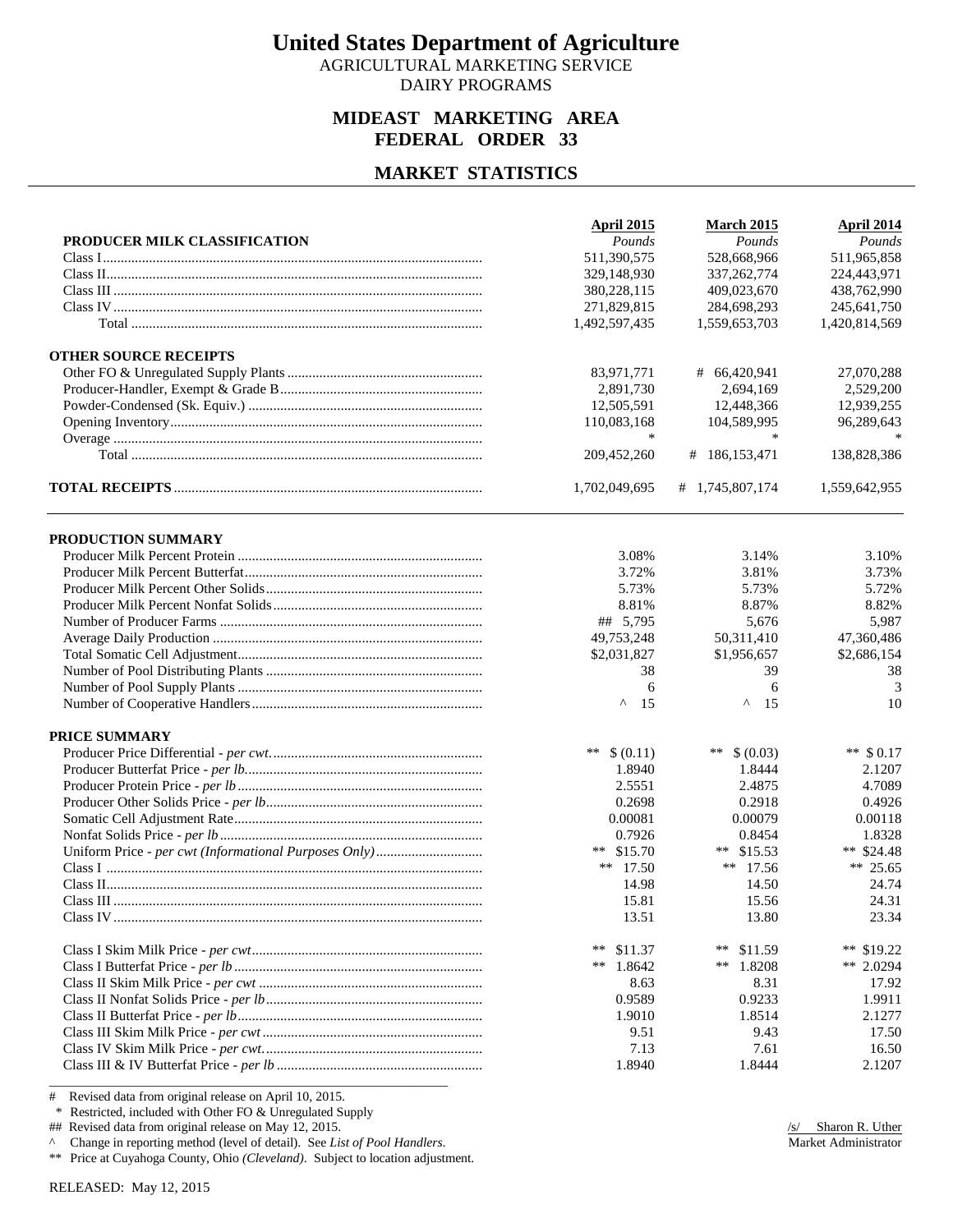AGRICULTURAL MARKETING SERVICE DAIRY PROGRAMS

#### **MIDEAST MARKETING AREA FEDERAL ORDER 33**

#### **MARKET STATISTICS**

|                              | <b>May 2015</b>    | <b>April 2015</b> | <b>May 2014</b> |
|------------------------------|--------------------|-------------------|-----------------|
| PRODUCER MILK CLASSIFICATION | Pounds             | Pounds            | Pounds          |
|                              | 501,399,071        | 511,390,575       | 513,558,857     |
|                              | 337,925,731        | 329,148,930       | 205,922,386     |
|                              | 316, 241, 315      | 380,228,115       | 546,688,953     |
|                              | 331,070,810        | 271,829,815       | 274,686,095     |
|                              | 1,486,636,927      | 1,492,597,435     | 1,540,856,291   |
| <b>OTHER SOURCE RECEIPTS</b> |                    |                   |                 |
|                              | 91,450,543         | 83,971,771        | 23,858,426      |
|                              | 3,884,240          | 2,891,730         | 3,305,079       |
|                              | 14,237,417         | 12,505,591        | 13,129,674      |
|                              | 100,341,801        | 110,083,168       | 99,480,697      |
|                              | 216,115            |                   | 8,750           |
|                              | 210,130,116        | 209,452,260       | 139,782,626     |
|                              | 1,696,767,043      | 1,702,049,695     | 1,680,638,917   |
| PRODUCTION SUMMARY           |                    |                   |                 |
|                              | 3.03%              | 3.08%             | 3.06%           |
|                              | 3.65%              | 3.72%             | 3.65%           |
|                              | 5.74%              | 5.73%             | 5.73%           |
|                              | 8.77%              | 8.81%             | 8.79%           |
|                              | 5,801              | ## 5,795          | 6,036           |
|                              | 47,956,030         | 49,753,248        | 49,705,042      |
|                              | \$2,105,650        | \$2,031,827       | \$2,663,395     |
|                              | 38                 | 38                | 38              |
|                              | 6                  | 6                 | 3               |
|                              | $\wedge$<br>15     | Λ<br>15           | 10              |
| PRICE SUMMARY                |                    |                   |                 |
|                              | $***$<br>\$ (0.21) | **<br>\$ (0.11)   | ** $$1.47$      |
|                              | 2.0599             | 1.8940            | 2.2721          |
|                              | 2.5206             | 2.5551            | 3.9553          |
|                              | 0.2533             | 0.2698            | 0.4897          |
|                              | 0.00083            | 0.00081           | 0.00109         |
|                              | 0.7708             | 0.7926            | 1.6919          |
|                              | ** $$15.98$        | ** $$15.70$       | ** $$24.04$     |
|                              | ** $17.83$         | ** $17.50$        | **<br>26.47     |
|                              | 14.81              | 14.98             | 24.44           |
|                              | 16.19              | 15.81             | 22.57           |
|                              | 13.91              | 13.51             | 22.65           |
|                              | **<br>\$11.52      | **<br>\$11.37     | **<br>\$19.45   |
|                              | 1.9172<br>**       | **<br>1.8642      | **<br>2.1990    |
|                              | 7.85               | 8.63              | 17.06           |
|                              | 0.8722             | 0.9589            | 1.8956          |
|                              | 2.0669             | 1.9010            | 2.2791          |
|                              | 9.31               | 9.51              | 15.15           |
|                              | 6.94               | 7.13              | 15.23           |
|                              | 2.0599             | 1.8940            | 2.2721          |

\* Restricted, included with Other FO & Unregulated Supply

## Revised data from original release on May 12, 2015.

^ Change in reporting method (level of detail). See *List of Pool Handlers*.

\*\* Price at Cuyahoga County, Ohio *(Cleveland)*. Subject to location adjustment.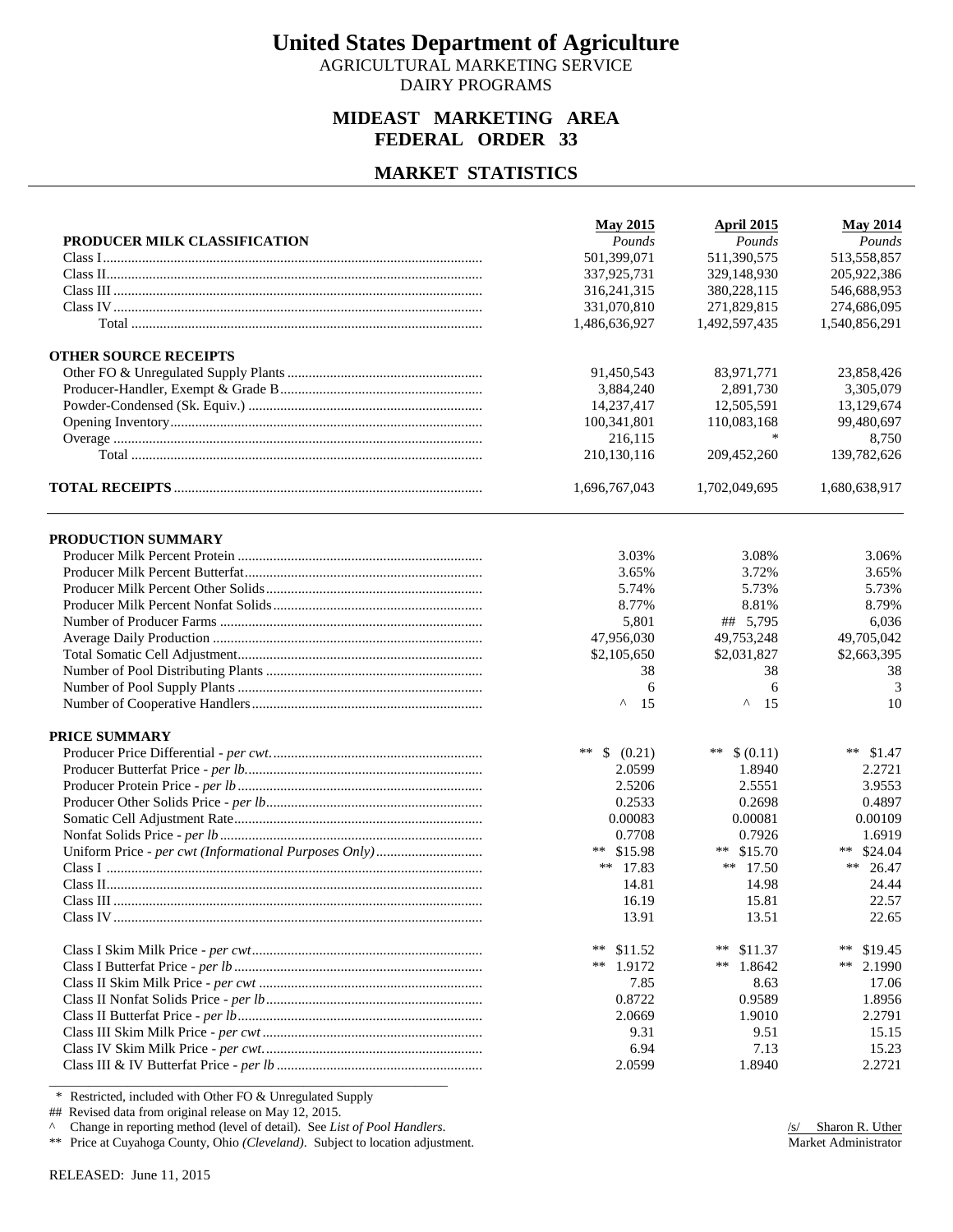AGRICULTURAL MARKETING SERVICE DAIRY PROGRAMS

#### **MIDEAST MARKETING AREA FEDERAL ORDER 33**

#### **MARKET STATISTICS**

|                              | <b>June 2015</b> | <b>May 2015</b>    | <b>June 2014</b> |
|------------------------------|------------------|--------------------|------------------|
| PRODUCER MILK CLASSIFICATION | Pounds           | Pounds             | Pounds           |
|                              | 484,648,540      | 501,399,071        | 467,110,497      |
|                              | 349,567,402      | 337,925,731        | 162,691,318      |
|                              | 331,184,579      | 316, 241, 315      | 539,323,620      |
|                              | 268,964,800      | 331,070,810        | 219,962,536      |
|                              | 1,434,365,321    | 1,486,636,927      | 1,389,087,971    |
| <b>OTHER SOURCE RECEIPTS</b> |                  |                    |                  |
|                              | 85,942,270       | 91,450,543         | 6,388,748        |
|                              | 3,669,711        | 3,884,240          | 3,186,010        |
|                              | 15,157,875       | 14,237,417         | 14, 193, 153     |
|                              | 115,222,027      | 100,341,801        | 82,526,314       |
|                              | 10,065           | 216,115            |                  |
|                              | 220,001,948      | 210,130,116        | 106,294,225      |
|                              | 1,654,367,269    | 1,696,767,043      | 1,495,382,196    |
| PRODUCTION SUMMARY           |                  |                    |                  |
|                              | 3.00%            | 3.03%              | 3.02%            |
|                              | 3.59%            | 3.65%              | 3.60%            |
|                              | 5.76%            | 5.74%              | 5.73%            |
|                              | 8.76%            | 8.77%              | 8.75%            |
|                              | 5,741            | 5,801              | 5,959            |
|                              | 47,812,177       | 47,956,030         | 46,302,932       |
|                              | \$1,936,716      | \$2,105,650        | \$2,105,403      |
|                              | 38               | 38                 | 38               |
|                              | 6                | 6                  | $\overline{2}$   |
|                              | ۸<br>14          | ۸<br>15            | 10               |
| <b>PRICE SUMMARY</b>         |                  |                    |                  |
|                              | **<br>\$ (0.46)  | $***$<br>\$ (0.21) | ** $$1.85$       |
|                              | 2.1011           | 2.0599             | 2.4413           |
|                              | 2.6915           | 2.5206             | 3.3437           |
|                              | 0.2322           | 0.2533             | 0.4942           |
|                              | 0.00086          | 0.00083            | 0.00102          |
|                              | 0.7529           | 0.7708             | 1.6785           |
|                              | **<br>\$16.26    | ** $$15.98$        | ** $$23.21$      |
|                              | **<br>\$18.14    | ** $17.83$         | ** 24.86         |
|                              | 14.77            | 14.81              | 23.94            |
|                              | 16.72            | 16.19              | 21.36            |
|                              | 13.90            | 13.91              | 23.13            |
|                              | $***$<br>\$11.37 | **<br>\$11.52      | **<br>\$17.58    |
|                              | **<br>\$2.0481   | ** $1.9172$        | $** 2.2556$      |
|                              | 7.66             | 7.85               | 15.93            |
|                              | 0.8511           | 0.8722             | 1.7700           |
|                              | 2.1081           | 2.0669             | 2.4483           |
|                              | 9.71             | 9.31               | 13.28            |
|                              | 6.78             | 6.94               | 15.11            |
|                              | 2.1011           | 2.0599             | 2.4413           |

^ Change in reporting method (level of detail). See *List of Pool Handlers*.

\* Restricted, included with Other FO & Unregulated Supply

\*\* Price at Cuyahoga County, Ohio *(Cleveland)*. Subject to location adjustment.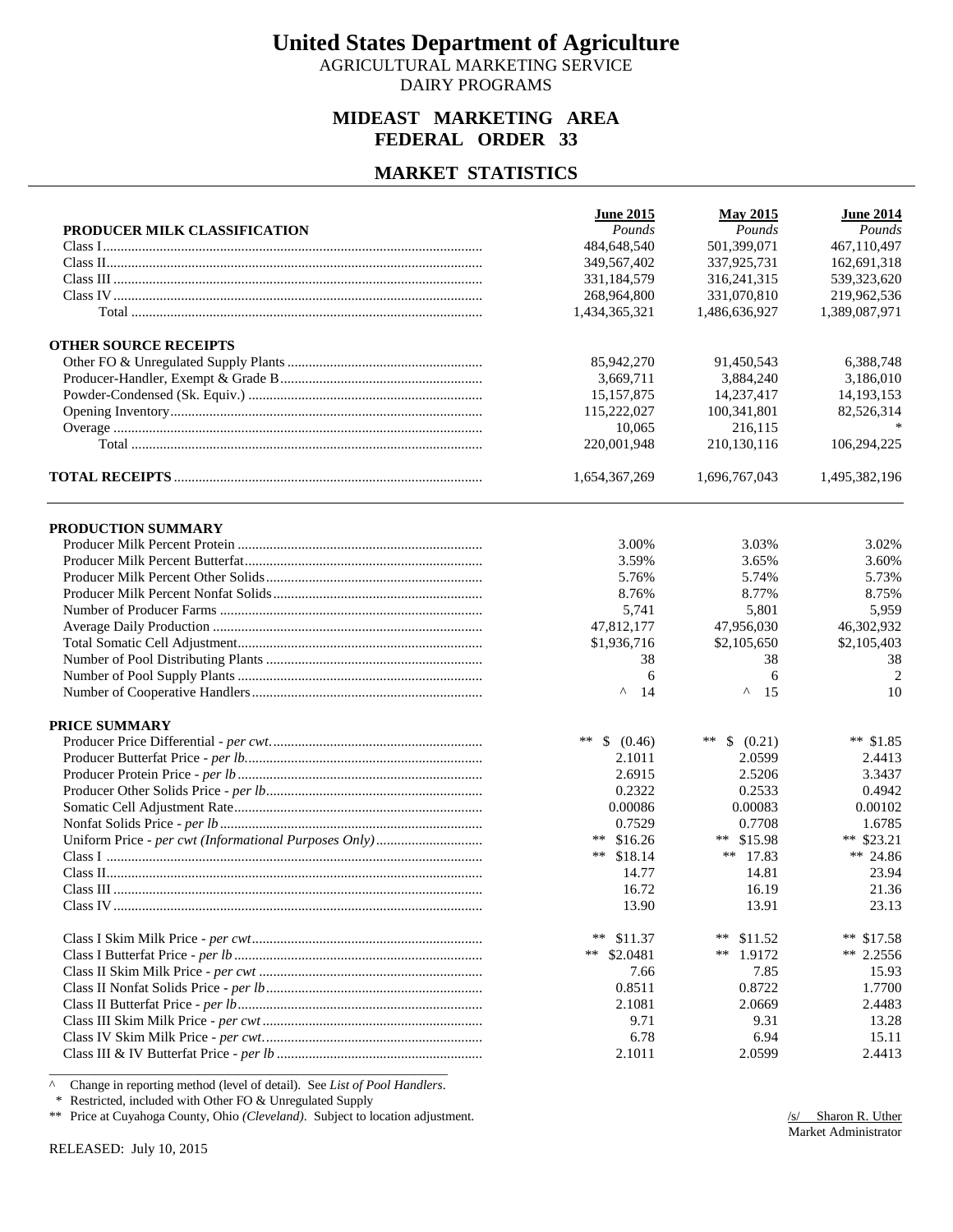AGRICULTURAL MARKETING SERVICE DAIRY PROGRAMS

#### **MIDEAST MARKETING AREA FEDERAL ORDER 33**

#### **MARKET STATISTICS**

|                              | <b>July 2015</b>   | <b>June 2015</b> | <b>July 2014</b> |
|------------------------------|--------------------|------------------|------------------|
| PRODUCER MILK CLASSIFICATION | Pounds             | Pounds           | Pounds           |
|                              | 507,898,920        | 484,648,540      | 495,583,403      |
|                              | 361,593,094        | 349,567,402      | 156,357,364      |
|                              | 298,683,789        | 331,184,579      | 573,195,275      |
|                              | 269,183,447        | 268,964,800      | 194,575,657      |
|                              | 1,437,359,250      | 1,434,365,321    | 1,419,711,699    |
| <b>OTHER SOURCE RECEIPTS</b> |                    |                  |                  |
|                              | 79,108,780         | 85,942,270       | 11,301,239       |
|                              | 3.329.586          | 3.669.711        | 2,956,692        |
|                              | 14,533,520         | 15, 157, 875     | 14,606,891       |
|                              | 99,583,560         | 115,222,027      | 87,413,131       |
|                              | 35,200             | 10,065           |                  |
|                              | 196,590,646        | 220,001,948      | 116,277,953      |
|                              | 1,633,949,896      | 1,654,367,269    | 1,535,989,652    |
| PRODUCTION SUMMARY           |                    |                  |                  |
|                              | 2.99%              | 3.00%            | 3.01%            |
|                              | 3.58%              | 3.59%            | 3.59%            |
|                              | 5.75%              | 5.76%            | 5.73%            |
|                              | 8.74%              | 8.76%            | 8.74%            |
|                              | 5,578              | 5,741            | 6,292            |
|                              | 46,366,427         | 47,812,177       | 45,797,152       |
|                              | \$1,782,124        | \$1,936,716      | \$1,954,635      |
|                              | 38                 | 38               | 38               |
|                              | 6                  | 6                | $\overline{2}$   |
|                              | ۸<br>15            | ۸<br>14          | 10               |
| <b>PRICE SUMMARY</b>         |                    |                  |                  |
|                              | $***$<br>\$ (0.17) | **<br>\$ (0.46)  | ** $$1.88$       |
|                              | 2.1125             | 2.1011           | 2.6349           |
|                              | 2.6070             | 2.6915           | 3.1798           |
|                              | 0.2004             | 0.2322           | 0.5046           |
|                              | 0.00085            | 0.00086          | 0.00102          |
|                              | 0.6621             | 0.7529           | 1.6770           |
|                              | ** $$16.16$        | ** $$16.26$      | ** \$23.48       |
|                              | **<br>\$18.53      | **<br>\$18.14    | ** 25.02         |
|                              | 14.70              | 14.77            | 24.41            |
|                              | 16.33              | 16.72            | 21.60            |
|                              | 13.15              | 13.90            | 23.78            |
|                              | **<br>\$11.47      | $***$<br>\$11.37 | **<br>\$17.01    |
|                              | **<br>\$2.1315     | ** $$2.0481$     | $** 2.4577$      |
|                              | 7.55               | 7.66             | 15.71            |
|                              | 0.8389             | 0.8511           | 1.7456           |
|                              | 2.1195             | 2.1081           | 2.6419           |
|                              | 9.26               | 9.71             | 12.83            |
|                              | 5.96               | 6.78             | 15.09            |
|                              | 2.1125             | 2.1011           | 2.6349           |

^ Change in reporting method (level of detail). See *List of Pool Handlers*.

\* Restricted, included with Other FO & Unregulated Supply

\*\* Price at Cuyahoga County, Ohio *(Cleveland)*. Subject to location adjustment.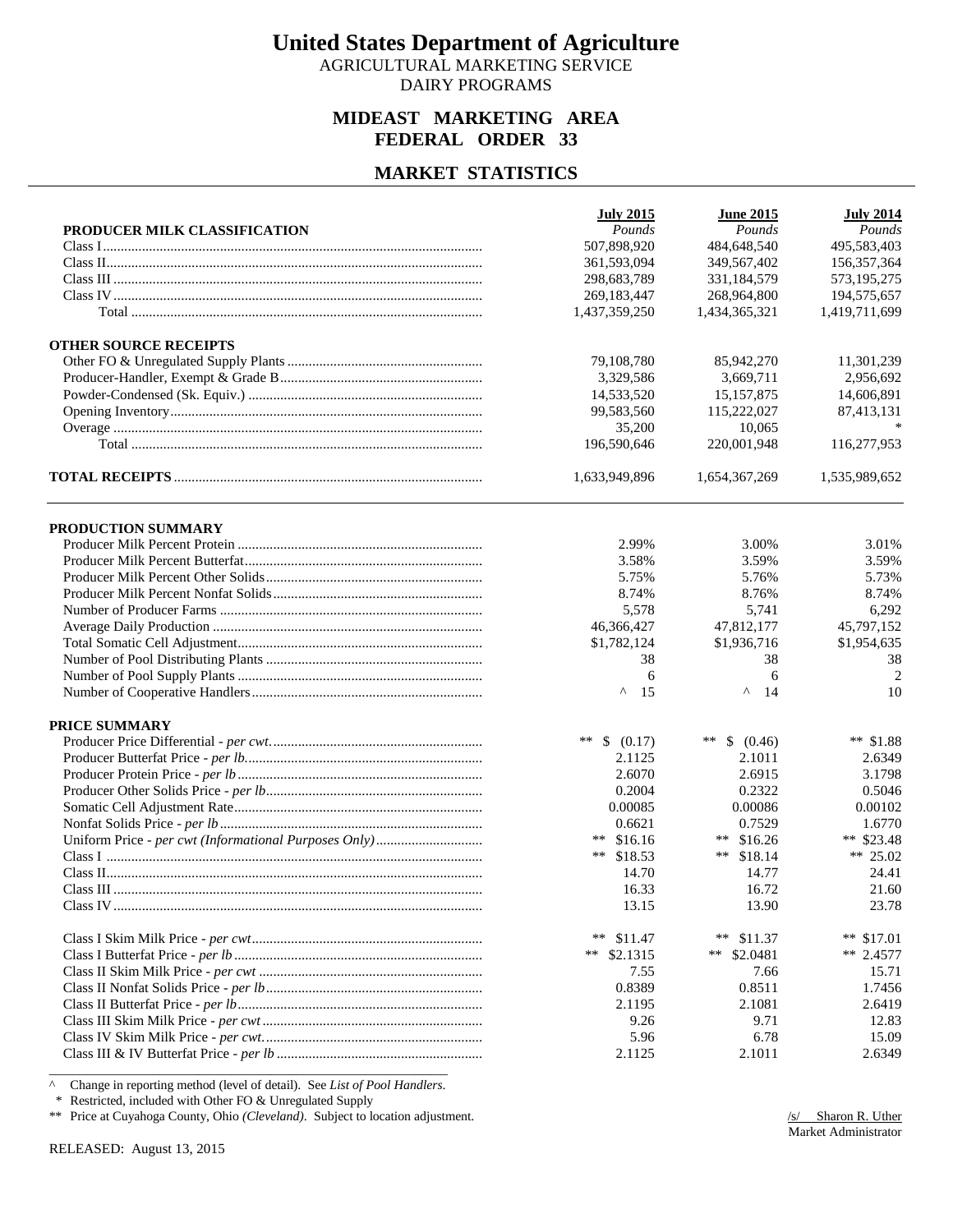AGRICULTURAL MARKETING SERVICE DAIRY PROGRAMS

#### **MIDEAST MARKETING AREA FEDERAL ORDER 33**

#### **MARKET STATISTICS**

|                              | <b>August 2015</b>  | <b>July 2015</b>  | <b>August 2014</b> |
|------------------------------|---------------------|-------------------|--------------------|
| PRODUCER MILK CLASSIFICATION | Pounds              | Pounds            | Pounds             |
|                              | 522,631,249         | 507,898,920       | 515,524,576        |
|                              | 383,743,076         | 361,593,094       | 166,875,100        |
|                              | 275,909,870         | 298,683,789       | 566,614,543        |
|                              | 244,467,619         | 269,183,447       | 207, 208, 653      |
|                              | 1,426,751,814       | 1,437,359,250     | 1,456,222,872      |
| <b>OTHER SOURCE RECEIPTS</b> |                     |                   |                    |
|                              | 70,262,360          | 79,108,780        | 34,871,641         |
|                              | 3,481,101           | 3,329,586         | 3,868,079          |
|                              | 14.737.904          | 14,533,520        | 12,918,914         |
|                              | 93,468,144          | 99,583,560        | 89,635,817         |
|                              | 156,860             | 35,200            | 93,975             |
|                              | 182,106,369         | 196,590,646       | 141,388,426        |
|                              | 1,608,858,183       | 1,633,949,896     | 1,597,611,298      |
| PRODUCTION SUMMARY           |                     |                   |                    |
|                              | 3.01%               | 2.99%             | 3.04%              |
|                              | 3.58%               | 3.58%             | 3.64%              |
|                              | 5.74%               | 5.75%             | 5.73%              |
|                              | 8.75%               | 8.74%             | 8.77%              |
|                              | 5,534               | 5,578             | 6,053              |
|                              | 46,024,252          | 46,366,427        | 46,974,931         |
|                              | \$1,760,270         | \$1,782,124       | \$2,141,697        |
|                              | 39                  | 38                | 38                 |
|                              | 6                   | 6                 | 3                  |
|                              | $^{\wedge}$ 15      | Λ<br>15           | 10                 |
| <b>PRICE SUMMARY</b>         |                     |                   |                    |
|                              | $\ast$<br>\$ (0.22) | $*$ \$ (0.17)     | $*$ \$1.95         |
|                              | 2.2674              | 2.1125            | 2.8448             |
|                              | 2.5692              | 2.6070            | 3.1496             |
|                              | 0.1151              | 0.2004            | 0.5036             |
|                              | 0.00087             | 0.00085           | 0.00105            |
|                              | 0.5707              | 0.6621            | 1.6047             |
|                              | $*$ \$16.05         | $*$ \$16.16       | \$24.20<br>$\ast$  |
|                              | $*$ \$18.28         | $*$ \$18.53       | $* 25.87$          |
|                              | 14.54               | 14.70             | 25.34              |
|                              | 16.27               | 16.33             | 22.25              |
|                              | 12.90               | 13.15             | 23.89              |
|                              | $*$ \$11.13         | \$11.47<br>$\ast$ | ∗<br>\$17.22       |
|                              | $*$ \$2.1532        | $*$ \$2.1315      | $*$ 2.6435         |
|                              | 6.82                | 7.55              | 15.92              |
|                              | 0.7578              | 0.8389            | 1.7689             |
|                              | 2.2744              | 2.1195            | 2.8518             |
|                              | 8.64                | 9.26              | 12.74              |
|                              | 5.14                | 5.96              | 14.44              |
|                              |                     |                   |                    |

^ Change in reporting method (level of detail). See *List of Pool Handlers*.

\* Price at Cuyahoga County, Ohio *(Cleveland)*. Subject to location adjustment.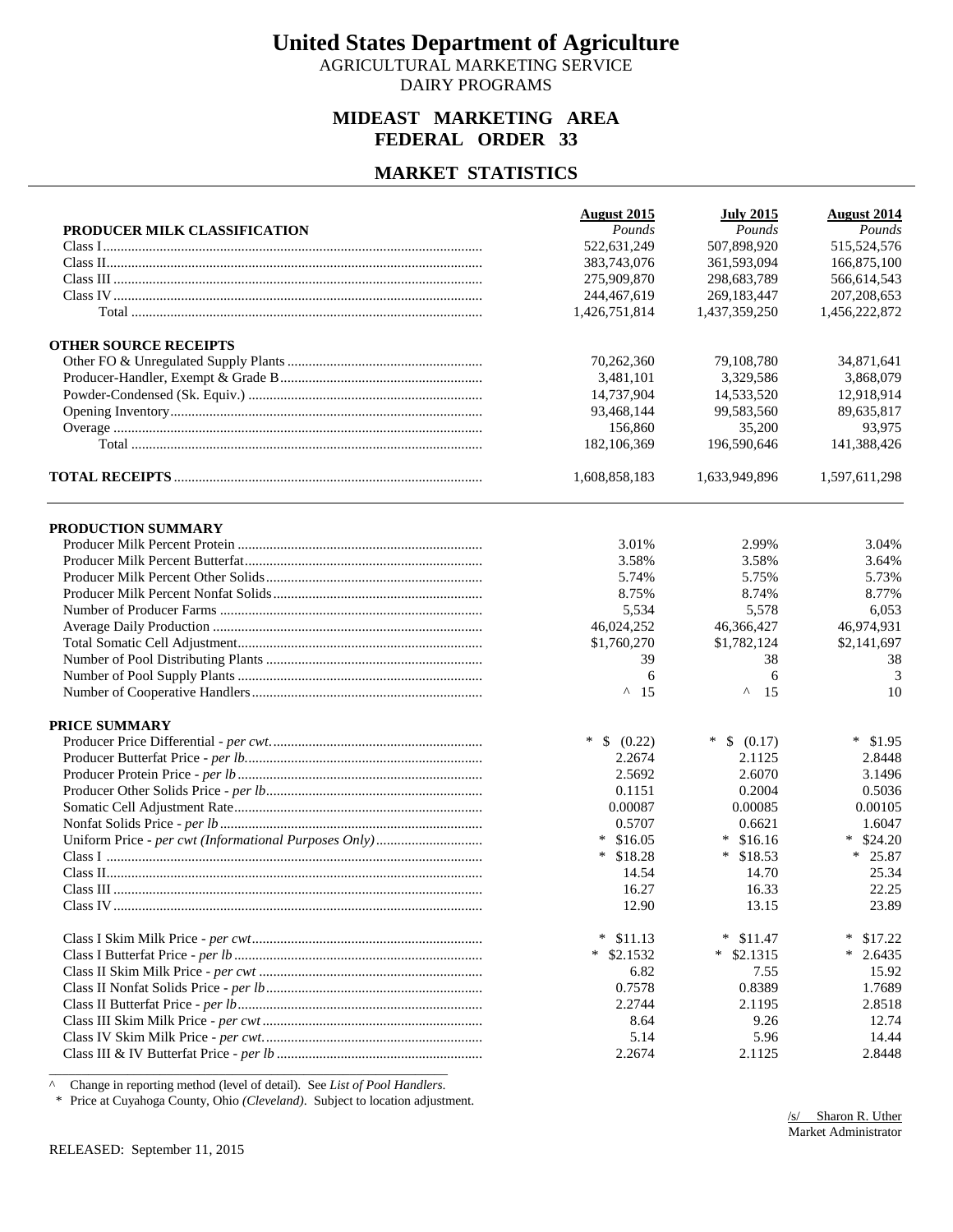AGRICULTURAL MARKETING SERVICE DAIRY PROGRAMS

#### **MIDEAST MARKETING AREA FEDERAL ORDER 33**

#### **MARKET STATISTICS**

|                              | September 2015 | <b>August 2015</b> | September 2014   |
|------------------------------|----------------|--------------------|------------------|
| PRODUCER MILK CLASSIFICATION | Pounds         | Pounds             | Pounds           |
|                              | 521,387,256    | 522,631,249        | 526,568,570      |
|                              | 357,069,564    | 383,743,076        | 215,684,208      |
|                              | 454,263,865    | 275,909,870        | 534,992,591      |
|                              | 227, 743, 273  | 244,467,619        | 191,380,131      |
|                              | 1,560,463,958  | 1,426,751,814      | 1,468,625,500    |
| <b>OTHER SOURCE RECEIPTS</b> |                |                    |                  |
|                              | 13,730,613     | 70,262,360         | 40,852,587       |
|                              | 3,246,906      | 3,481,101          | 2,845,543        |
|                              | 12,249,369     | 14,737,904         | 10,783,252       |
|                              | 107,598,538    | 93,468,144         | 96,068,011       |
|                              |                | 156,860            |                  |
|                              | 136,825,426    | 182,106,369        | 150,549,393      |
|                              | 1,697,289,384  | 1,608,858,183      | 1,619,174,893    |
| PRODUCTION SUMMARY           |                |                    |                  |
|                              | 3.05%          | 3.01%              | 3.09%            |
|                              | 3.63%          | 3.58%              | 3.68%            |
|                              | 5.73%          | 5.74%              | 5.72%            |
|                              | 8.78%          | 8.75%              | 8.81%            |
|                              | 5,503          | 5,534              | 5,961            |
|                              | 52,015,465     | 46,024,252         | 48,954,183       |
|                              | \$2,026,988    | \$1,760,270        | \$2,478,425      |
|                              | 40             | 39                 | 38               |
|                              | 7              | 6                  | 3                |
|                              | $^{\wedge}$ 16 | $^{\wedge}$ 15     | 10               |
|                              |                |                    |                  |
| <b>PRICE SUMMARY</b>         |                |                    |                  |
|                              | **<br>\$0.95   | ** $$ (0.22)$      | ** $$0.47$       |
|                              | 2.7531         | 2.2674             | 3.2467           |
|                              | 1.9801         | 2.5692             | 3.4991           |
|                              | 0.0465         | 0.1151             | 0.4876           |
|                              | 0.00086        | 0.00087            | 0.00117          |
|                              | 0.6266         | 0.5707             | 1.2910           |
|                              | ** $$16.77$    | ** $$16.05$        | ** $$25.07$      |
|                              | ** \$18.34     | ** $$18.28$        | \$25.63<br>**    |
|                              | 15.36          | 14.54              | 26.11            |
|                              | 15.82          | 16.27              | 24.60            |
|                              | 15.08          | 12.90              | 22.58            |
|                              | **<br>\$11.08  | ** $$11.13$        | $***$<br>\$16.56 |
|                              | **<br>\$2.1853 | ** $$2.1532$       | **<br>\$2.7573   |
|                              | 5.91           | 6.82               | 15.26            |
|                              | 0.6567         | 0.7578             | 1.6956           |
|                              | 2.7601         | 2.2744             | 3.2537           |
|                              | 6.41           | 8.64               | 13.72            |
|                              | 5.64           | 5.14               | 11.62            |
|                              | 2.7531         | 2.2674             | 3.2467           |

^ Change in reporting method (level of detail). See *List of Pool Handlers*.

\* Restricted, included with Other FO & Unregulated Supply Plants

\*\* Price at Cuyahoga County, Ohio *(Cleveland)*. Subject to location adjustment.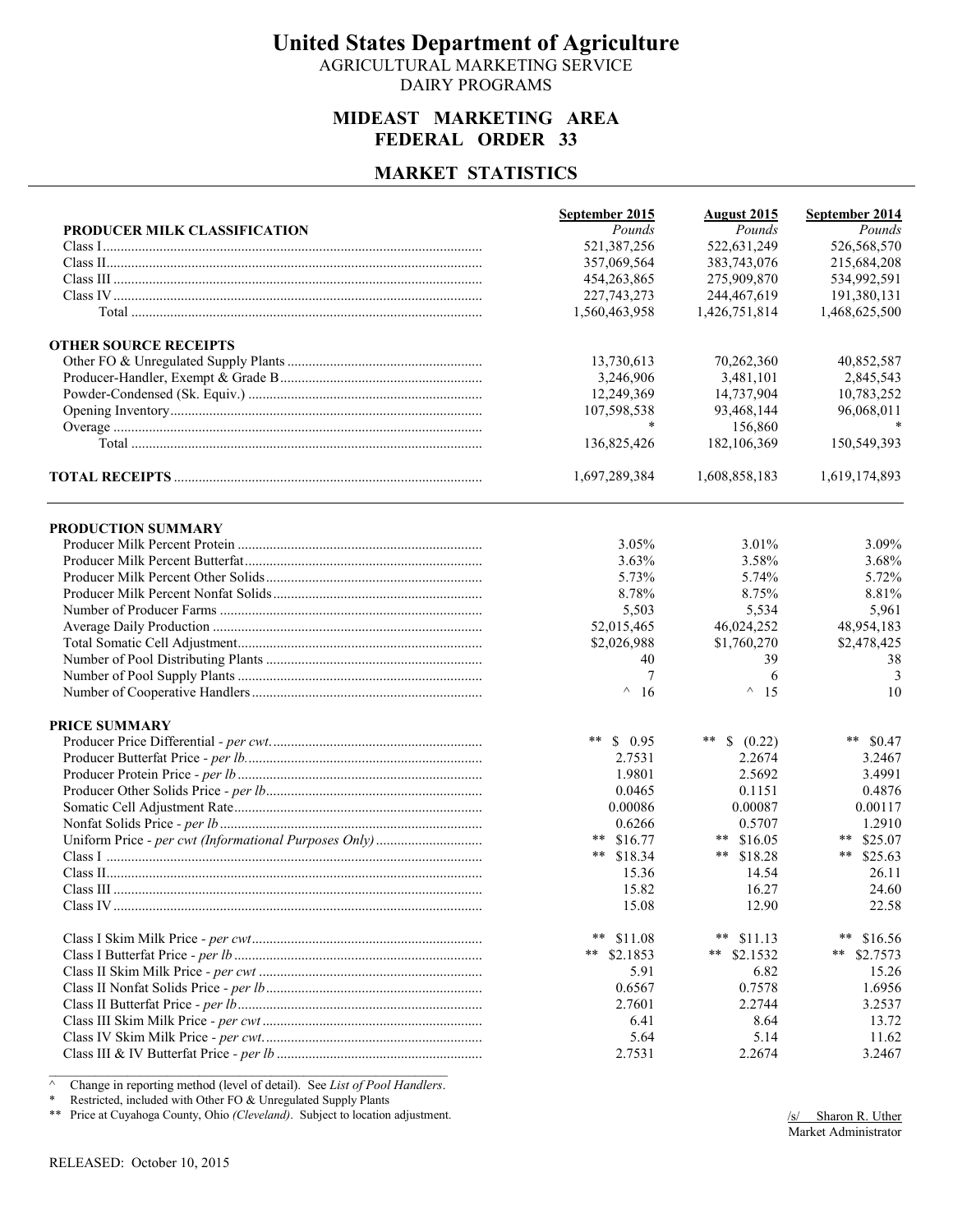AGRICULTURAL MARKETING SERVICE DAIRY PROGRAMS

#### **MIDEAST MARKETING AREA FEDERAL ORDER 33**

#### **MARKET STATISTICS**

| PRODUCER MILK CLASSIFICATION<br><b>OTHER SOURCE RECEIPTS</b> | Pounds<br>561,644,819<br>328,146,931<br>523,673,562<br>237,917,245<br>1,651,382,557<br>10,259,666<br>3,561,922<br>12,065,070 | Pounds<br>521,387,256<br>357,069,564<br>454,263,865<br>227, 743, 273<br>1,560,463,958<br>13,730,613 | Pounds<br>548,877,240<br>312,079,177<br>314,552,655<br>243,176,826<br>1,418,685,898 |
|--------------------------------------------------------------|------------------------------------------------------------------------------------------------------------------------------|-----------------------------------------------------------------------------------------------------|-------------------------------------------------------------------------------------|
|                                                              |                                                                                                                              |                                                                                                     |                                                                                     |
|                                                              |                                                                                                                              |                                                                                                     |                                                                                     |
|                                                              |                                                                                                                              |                                                                                                     |                                                                                     |
|                                                              |                                                                                                                              |                                                                                                     |                                                                                     |
|                                                              |                                                                                                                              |                                                                                                     |                                                                                     |
|                                                              |                                                                                                                              |                                                                                                     |                                                                                     |
|                                                              |                                                                                                                              |                                                                                                     |                                                                                     |
|                                                              |                                                                                                                              |                                                                                                     | 28,915,805                                                                          |
|                                                              |                                                                                                                              | 3,246,906                                                                                           | 2,632,907                                                                           |
|                                                              |                                                                                                                              | 12,249,369                                                                                          | 10,447,824                                                                          |
|                                                              | 106,328,874                                                                                                                  | 107,598,538                                                                                         | 113,386,114                                                                         |
|                                                              | 371,670                                                                                                                      | *                                                                                                   | 491,996                                                                             |
|                                                              | 132,587,202                                                                                                                  | 136,825,426                                                                                         | 155,874,646                                                                         |
|                                                              | 1,783,969,759                                                                                                                | 1,697,289,384                                                                                       | 1,574,560,544                                                                       |
| PRODUCTION SUMMARY                                           |                                                                                                                              |                                                                                                     |                                                                                     |
|                                                              | 3.15%                                                                                                                        | 3.05%                                                                                               | 3.15%                                                                               |
|                                                              | 3.75%                                                                                                                        | 3.63%                                                                                               | 3.77%                                                                               |
|                                                              | 5.73%                                                                                                                        | 5.73%                                                                                               | 5.72%                                                                               |
|                                                              | 8.88%                                                                                                                        | 8.78%                                                                                               | 8.87%                                                                               |
|                                                              | 5,493                                                                                                                        | 5,503                                                                                               | 5,892                                                                               |
|                                                              | # 53,270,405                                                                                                                 | 52,015,465                                                                                          | 45,764,061                                                                          |
|                                                              | \$2,370,834                                                                                                                  | \$2,026,988                                                                                         | \$2,605,891                                                                         |
|                                                              | 40                                                                                                                           | 40                                                                                                  | 39                                                                                  |
|                                                              | 7                                                                                                                            | 7                                                                                                   | 7                                                                                   |
|                                                              | $^{\wedge}$ 16                                                                                                               | $^{\wedge}$ 16                                                                                      | 11                                                                                  |
| <b>PRICE SUMMARY</b>                                         |                                                                                                                              |                                                                                                     |                                                                                     |
|                                                              | ** $1.13$                                                                                                                    | \$0.95<br>**                                                                                        | **<br>\$(0.51)                                                                      |
|                                                              | 2.9087                                                                                                                       | 2.7531                                                                                              | 2.8507                                                                              |
|                                                              | 1.7019                                                                                                                       | 1.9801                                                                                              | 3.7362                                                                              |
|                                                              | 0.0328                                                                                                                       | 0.0465                                                                                              | 0.4670                                                                              |
|                                                              | 0.00084                                                                                                                      | 0.00086                                                                                             | 0.00115                                                                             |
|                                                              | 0.7200                                                                                                                       | 0.6266                                                                                              | 1.3090                                                                              |
|                                                              | ** $$16.59$                                                                                                                  | ** $$16.77$                                                                                         | **<br>\$23.31                                                                       |
|                                                              | ** $$17.84$                                                                                                                  | ** $$18.34$                                                                                         | **<br>\$26.19                                                                       |
|                                                              | 16.44                                                                                                                        | 15.36                                                                                               | 21.93                                                                               |
|                                                              | 15.46                                                                                                                        | 15.82                                                                                               | 23.82                                                                               |
|                                                              | 16.43                                                                                                                        | 15.08                                                                                               | 21.35                                                                               |
|                                                              | $***$<br>\$8.57                                                                                                              | $***$<br>\$11.08                                                                                    | $\ast\ast$<br>\$15.67                                                               |
|                                                              | ** $$2.7352$                                                                                                                 | ** $$2.1853$                                                                                        | $***$<br>\$3.1610                                                                   |
|                                                              | 6.46                                                                                                                         | 5.91                                                                                                | 12.36                                                                               |
|                                                              | 0.7178                                                                                                                       | 0.6567                                                                                              | 1.3733                                                                              |
|                                                              | 2.9157                                                                                                                       | 2.7601                                                                                              | 2.8577                                                                              |
|                                                              | 5.47                                                                                                                         | 6.41                                                                                                | 14.34                                                                               |
|                                                              | 6.48                                                                                                                         | 5.64                                                                                                | 11.78                                                                               |
|                                                              | 2.9087                                                                                                                       | 2.7531                                                                                              | 2.8507                                                                              |

\* Restricted, included with Other FO & Unregulated Supply Plants.

# Revised on 11/21/2016 from original release.

^ Change in reporting method (level of detail). See *List of Pool Handlers*.

\*\* Price at Cuyahoga County, Ohio *(Cleveland)*. Subject to location adjustment.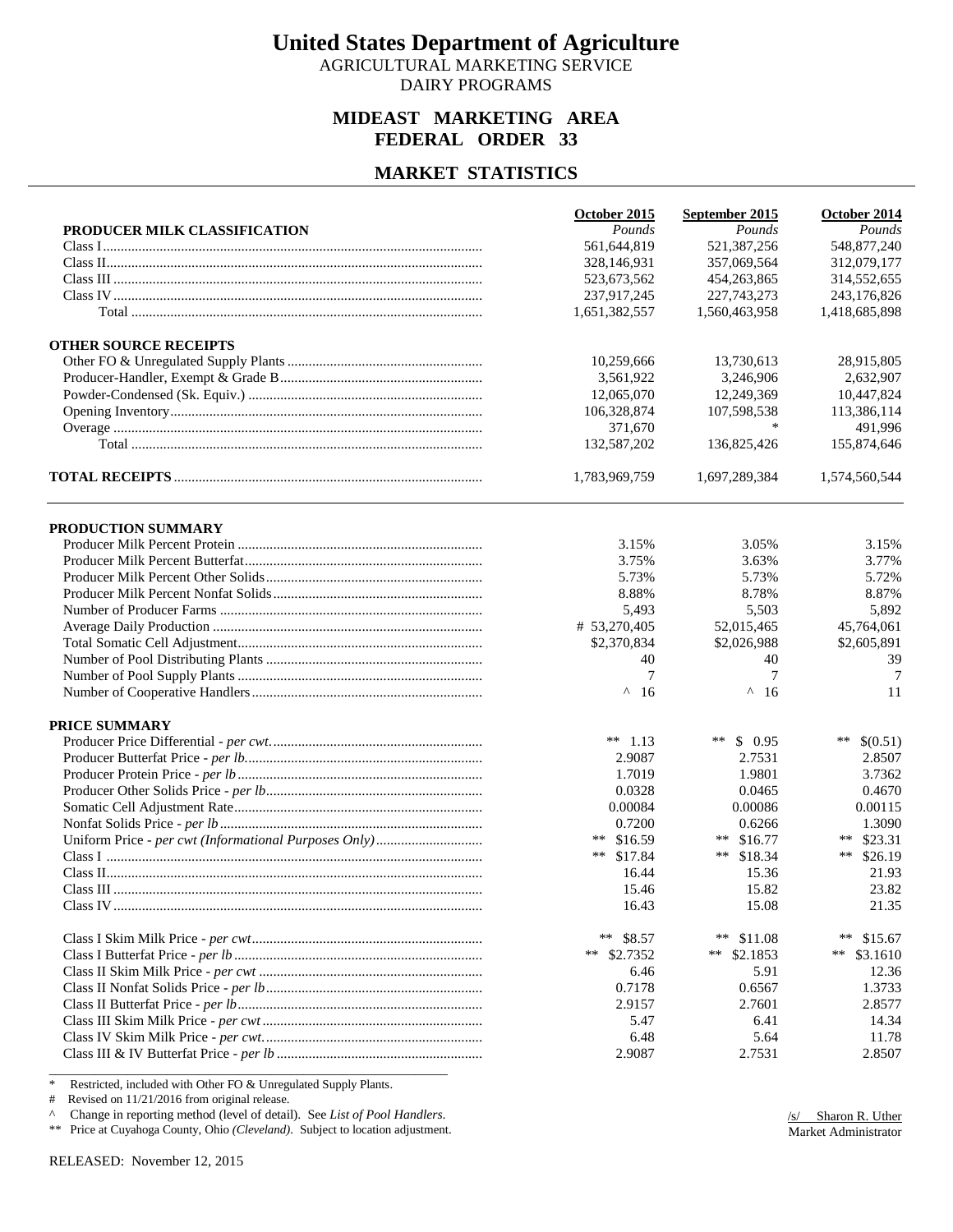AGRICULTURAL MARKETING SERVICE DAIRY PROGRAMS

#### **MIDEAST MARKETING AREA FEDERAL ORDER 33**

#### **MARKET STATISTICS**

| PRODUCER MILK CLASSIFICATION<br>Pounds<br>Pounds<br>538,576,677<br>561,644,819<br>523,346,911<br>271,057,232<br>176,018,516<br>328,146,931<br>513,008,628<br>523,673,562<br>380,299,542<br>237,917,245<br>272,080,843<br>264,768,019<br>1,492,371,840<br>1,651,382,557<br>1,446,784,528<br>13,819,282<br>10,259,666<br>29,227,925<br>2,890,640<br>3,561,922<br>2,413,604<br>9,383,855<br>12,065,070<br>9,991,817<br>100,608,164<br>106,328,874<br>98,673,941<br>812,495<br>371,670<br>127,514,436<br>132,587,202<br>140,307,287<br>1,619,886,276<br>1,587,091,815<br>1,783,969,759<br>PRODUCTION SUMMARY<br>3.18%<br>3.15%<br>3.21%<br>3.80%<br>3.75%<br>3.87%<br>5.73%<br>5.73%<br>5.71%<br>8.91%<br>8.88%<br>8.92%<br>5,498<br>5,493<br>5,962<br>49,745,728<br># 53,270,405<br>48,226,151<br>\$2,039,987<br>\$2,370,834<br>\$2,636,954<br>39<br>39<br>40<br>$\tau$<br>$\overline{4}$<br>7<br>$^{\wedge}$ 14<br>$\wedge$<br>-16<br>11<br><b>PRICE SUMMARY</b><br>** $$1.85$<br>** $$1.13$<br>**<br>\$(0.74)<br>2.2011<br>3.1830<br>2.9087<br>1.3205<br>1.7019<br>3.9018<br>0.0361<br>0.0328<br>0.4505<br>0.00084<br>0.00083<br>0.00107<br>0.6627<br>0.7200<br>1.2102<br>** \$16.59<br>\$21.20<br>** $$17.15$<br>$***$<br>** $$17.84$<br>** $$18.48$<br>**<br>\$26.06<br>18.26<br>16.44<br>19.91<br>15.30<br>15.46<br>21.94<br>18.21<br>16.89<br>16.43<br>**<br>\$8.65<br>**<br>\$8.57<br>$***$<br>\$15.25<br>** $$2.8956$<br>** $$2.7352$<br>**<br>\$3.2416<br>6.46<br>12.62<br>7.35<br>0.8167<br>0.7178<br>1.4022<br>3.1900<br>2.2081<br>2.9157<br>4.31<br>5.47<br>5.96<br>6.48<br>10.89<br>3.1830<br>2.9087<br>2.2011 |                              | <b>November 2015</b> | October 2015 | November 2014 |
|--------------------------------------------------------------------------------------------------------------------------------------------------------------------------------------------------------------------------------------------------------------------------------------------------------------------------------------------------------------------------------------------------------------------------------------------------------------------------------------------------------------------------------------------------------------------------------------------------------------------------------------------------------------------------------------------------------------------------------------------------------------------------------------------------------------------------------------------------------------------------------------------------------------------------------------------------------------------------------------------------------------------------------------------------------------------------------------------------------------------------------------------------------------------------------------------------------------------------------------------------------------------------------------------------------------------------------------------------------------------------------------------------------------------------------------------------------------------------------------------------------------------------------------------------------------------------------------------------------------------------|------------------------------|----------------------|--------------|---------------|
|                                                                                                                                                                                                                                                                                                                                                                                                                                                                                                                                                                                                                                                                                                                                                                                                                                                                                                                                                                                                                                                                                                                                                                                                                                                                                                                                                                                                                                                                                                                                                                                                                          |                              |                      |              | Pounds        |
|                                                                                                                                                                                                                                                                                                                                                                                                                                                                                                                                                                                                                                                                                                                                                                                                                                                                                                                                                                                                                                                                                                                                                                                                                                                                                                                                                                                                                                                                                                                                                                                                                          |                              |                      |              |               |
|                                                                                                                                                                                                                                                                                                                                                                                                                                                                                                                                                                                                                                                                                                                                                                                                                                                                                                                                                                                                                                                                                                                                                                                                                                                                                                                                                                                                                                                                                                                                                                                                                          |                              |                      |              |               |
|                                                                                                                                                                                                                                                                                                                                                                                                                                                                                                                                                                                                                                                                                                                                                                                                                                                                                                                                                                                                                                                                                                                                                                                                                                                                                                                                                                                                                                                                                                                                                                                                                          |                              |                      |              |               |
|                                                                                                                                                                                                                                                                                                                                                                                                                                                                                                                                                                                                                                                                                                                                                                                                                                                                                                                                                                                                                                                                                                                                                                                                                                                                                                                                                                                                                                                                                                                                                                                                                          |                              |                      |              |               |
|                                                                                                                                                                                                                                                                                                                                                                                                                                                                                                                                                                                                                                                                                                                                                                                                                                                                                                                                                                                                                                                                                                                                                                                                                                                                                                                                                                                                                                                                                                                                                                                                                          |                              |                      |              |               |
|                                                                                                                                                                                                                                                                                                                                                                                                                                                                                                                                                                                                                                                                                                                                                                                                                                                                                                                                                                                                                                                                                                                                                                                                                                                                                                                                                                                                                                                                                                                                                                                                                          | <b>OTHER SOURCE RECEIPTS</b> |                      |              |               |
|                                                                                                                                                                                                                                                                                                                                                                                                                                                                                                                                                                                                                                                                                                                                                                                                                                                                                                                                                                                                                                                                                                                                                                                                                                                                                                                                                                                                                                                                                                                                                                                                                          |                              |                      |              |               |
|                                                                                                                                                                                                                                                                                                                                                                                                                                                                                                                                                                                                                                                                                                                                                                                                                                                                                                                                                                                                                                                                                                                                                                                                                                                                                                                                                                                                                                                                                                                                                                                                                          |                              |                      |              |               |
|                                                                                                                                                                                                                                                                                                                                                                                                                                                                                                                                                                                                                                                                                                                                                                                                                                                                                                                                                                                                                                                                                                                                                                                                                                                                                                                                                                                                                                                                                                                                                                                                                          |                              |                      |              |               |
|                                                                                                                                                                                                                                                                                                                                                                                                                                                                                                                                                                                                                                                                                                                                                                                                                                                                                                                                                                                                                                                                                                                                                                                                                                                                                                                                                                                                                                                                                                                                                                                                                          |                              |                      |              |               |
|                                                                                                                                                                                                                                                                                                                                                                                                                                                                                                                                                                                                                                                                                                                                                                                                                                                                                                                                                                                                                                                                                                                                                                                                                                                                                                                                                                                                                                                                                                                                                                                                                          |                              |                      |              |               |
|                                                                                                                                                                                                                                                                                                                                                                                                                                                                                                                                                                                                                                                                                                                                                                                                                                                                                                                                                                                                                                                                                                                                                                                                                                                                                                                                                                                                                                                                                                                                                                                                                          |                              |                      |              |               |
|                                                                                                                                                                                                                                                                                                                                                                                                                                                                                                                                                                                                                                                                                                                                                                                                                                                                                                                                                                                                                                                                                                                                                                                                                                                                                                                                                                                                                                                                                                                                                                                                                          |                              |                      |              |               |
|                                                                                                                                                                                                                                                                                                                                                                                                                                                                                                                                                                                                                                                                                                                                                                                                                                                                                                                                                                                                                                                                                                                                                                                                                                                                                                                                                                                                                                                                                                                                                                                                                          |                              |                      |              |               |
|                                                                                                                                                                                                                                                                                                                                                                                                                                                                                                                                                                                                                                                                                                                                                                                                                                                                                                                                                                                                                                                                                                                                                                                                                                                                                                                                                                                                                                                                                                                                                                                                                          |                              |                      |              |               |
|                                                                                                                                                                                                                                                                                                                                                                                                                                                                                                                                                                                                                                                                                                                                                                                                                                                                                                                                                                                                                                                                                                                                                                                                                                                                                                                                                                                                                                                                                                                                                                                                                          |                              |                      |              |               |
|                                                                                                                                                                                                                                                                                                                                                                                                                                                                                                                                                                                                                                                                                                                                                                                                                                                                                                                                                                                                                                                                                                                                                                                                                                                                                                                                                                                                                                                                                                                                                                                                                          |                              |                      |              |               |
|                                                                                                                                                                                                                                                                                                                                                                                                                                                                                                                                                                                                                                                                                                                                                                                                                                                                                                                                                                                                                                                                                                                                                                                                                                                                                                                                                                                                                                                                                                                                                                                                                          |                              |                      |              |               |
|                                                                                                                                                                                                                                                                                                                                                                                                                                                                                                                                                                                                                                                                                                                                                                                                                                                                                                                                                                                                                                                                                                                                                                                                                                                                                                                                                                                                                                                                                                                                                                                                                          |                              |                      |              |               |
|                                                                                                                                                                                                                                                                                                                                                                                                                                                                                                                                                                                                                                                                                                                                                                                                                                                                                                                                                                                                                                                                                                                                                                                                                                                                                                                                                                                                                                                                                                                                                                                                                          |                              |                      |              |               |
|                                                                                                                                                                                                                                                                                                                                                                                                                                                                                                                                                                                                                                                                                                                                                                                                                                                                                                                                                                                                                                                                                                                                                                                                                                                                                                                                                                                                                                                                                                                                                                                                                          |                              |                      |              |               |
|                                                                                                                                                                                                                                                                                                                                                                                                                                                                                                                                                                                                                                                                                                                                                                                                                                                                                                                                                                                                                                                                                                                                                                                                                                                                                                                                                                                                                                                                                                                                                                                                                          |                              |                      |              |               |
|                                                                                                                                                                                                                                                                                                                                                                                                                                                                                                                                                                                                                                                                                                                                                                                                                                                                                                                                                                                                                                                                                                                                                                                                                                                                                                                                                                                                                                                                                                                                                                                                                          |                              |                      |              |               |
|                                                                                                                                                                                                                                                                                                                                                                                                                                                                                                                                                                                                                                                                                                                                                                                                                                                                                                                                                                                                                                                                                                                                                                                                                                                                                                                                                                                                                                                                                                                                                                                                                          |                              |                      |              |               |
|                                                                                                                                                                                                                                                                                                                                                                                                                                                                                                                                                                                                                                                                                                                                                                                                                                                                                                                                                                                                                                                                                                                                                                                                                                                                                                                                                                                                                                                                                                                                                                                                                          |                              |                      |              |               |
|                                                                                                                                                                                                                                                                                                                                                                                                                                                                                                                                                                                                                                                                                                                                                                                                                                                                                                                                                                                                                                                                                                                                                                                                                                                                                                                                                                                                                                                                                                                                                                                                                          |                              |                      |              |               |
|                                                                                                                                                                                                                                                                                                                                                                                                                                                                                                                                                                                                                                                                                                                                                                                                                                                                                                                                                                                                                                                                                                                                                                                                                                                                                                                                                                                                                                                                                                                                                                                                                          |                              |                      |              |               |
|                                                                                                                                                                                                                                                                                                                                                                                                                                                                                                                                                                                                                                                                                                                                                                                                                                                                                                                                                                                                                                                                                                                                                                                                                                                                                                                                                                                                                                                                                                                                                                                                                          |                              |                      |              |               |
|                                                                                                                                                                                                                                                                                                                                                                                                                                                                                                                                                                                                                                                                                                                                                                                                                                                                                                                                                                                                                                                                                                                                                                                                                                                                                                                                                                                                                                                                                                                                                                                                                          |                              |                      |              |               |
|                                                                                                                                                                                                                                                                                                                                                                                                                                                                                                                                                                                                                                                                                                                                                                                                                                                                                                                                                                                                                                                                                                                                                                                                                                                                                                                                                                                                                                                                                                                                                                                                                          |                              |                      |              |               |
|                                                                                                                                                                                                                                                                                                                                                                                                                                                                                                                                                                                                                                                                                                                                                                                                                                                                                                                                                                                                                                                                                                                                                                                                                                                                                                                                                                                                                                                                                                                                                                                                                          |                              |                      |              |               |
|                                                                                                                                                                                                                                                                                                                                                                                                                                                                                                                                                                                                                                                                                                                                                                                                                                                                                                                                                                                                                                                                                                                                                                                                                                                                                                                                                                                                                                                                                                                                                                                                                          |                              |                      |              |               |
|                                                                                                                                                                                                                                                                                                                                                                                                                                                                                                                                                                                                                                                                                                                                                                                                                                                                                                                                                                                                                                                                                                                                                                                                                                                                                                                                                                                                                                                                                                                                                                                                                          |                              |                      |              |               |
|                                                                                                                                                                                                                                                                                                                                                                                                                                                                                                                                                                                                                                                                                                                                                                                                                                                                                                                                                                                                                                                                                                                                                                                                                                                                                                                                                                                                                                                                                                                                                                                                                          |                              |                      |              |               |
|                                                                                                                                                                                                                                                                                                                                                                                                                                                                                                                                                                                                                                                                                                                                                                                                                                                                                                                                                                                                                                                                                                                                                                                                                                                                                                                                                                                                                                                                                                                                                                                                                          |                              |                      |              |               |
|                                                                                                                                                                                                                                                                                                                                                                                                                                                                                                                                                                                                                                                                                                                                                                                                                                                                                                                                                                                                                                                                                                                                                                                                                                                                                                                                                                                                                                                                                                                                                                                                                          |                              |                      |              |               |
|                                                                                                                                                                                                                                                                                                                                                                                                                                                                                                                                                                                                                                                                                                                                                                                                                                                                                                                                                                                                                                                                                                                                                                                                                                                                                                                                                                                                                                                                                                                                                                                                                          |                              |                      |              |               |
|                                                                                                                                                                                                                                                                                                                                                                                                                                                                                                                                                                                                                                                                                                                                                                                                                                                                                                                                                                                                                                                                                                                                                                                                                                                                                                                                                                                                                                                                                                                                                                                                                          |                              |                      |              |               |
|                                                                                                                                                                                                                                                                                                                                                                                                                                                                                                                                                                                                                                                                                                                                                                                                                                                                                                                                                                                                                                                                                                                                                                                                                                                                                                                                                                                                                                                                                                                                                                                                                          |                              |                      |              |               |
|                                                                                                                                                                                                                                                                                                                                                                                                                                                                                                                                                                                                                                                                                                                                                                                                                                                                                                                                                                                                                                                                                                                                                                                                                                                                                                                                                                                                                                                                                                                                                                                                                          |                              |                      |              |               |
|                                                                                                                                                                                                                                                                                                                                                                                                                                                                                                                                                                                                                                                                                                                                                                                                                                                                                                                                                                                                                                                                                                                                                                                                                                                                                                                                                                                                                                                                                                                                                                                                                          |                              |                      |              |               |
|                                                                                                                                                                                                                                                                                                                                                                                                                                                                                                                                                                                                                                                                                                                                                                                                                                                                                                                                                                                                                                                                                                                                                                                                                                                                                                                                                                                                                                                                                                                                                                                                                          |                              |                      |              |               |
|                                                                                                                                                                                                                                                                                                                                                                                                                                                                                                                                                                                                                                                                                                                                                                                                                                                                                                                                                                                                                                                                                                                                                                                                                                                                                                                                                                                                                                                                                                                                                                                                                          |                              |                      |              | 14.75         |
|                                                                                                                                                                                                                                                                                                                                                                                                                                                                                                                                                                                                                                                                                                                                                                                                                                                                                                                                                                                                                                                                                                                                                                                                                                                                                                                                                                                                                                                                                                                                                                                                                          |                              |                      |              |               |
|                                                                                                                                                                                                                                                                                                                                                                                                                                                                                                                                                                                                                                                                                                                                                                                                                                                                                                                                                                                                                                                                                                                                                                                                                                                                                                                                                                                                                                                                                                                                                                                                                          |                              |                      |              |               |

\* Restricted, included with Other FO & Unregulated Supply Plants

# Revised on 11/21/2016 from original release.

^ Change in reporting method (level of detail). See *List of Pool Handlers*.

\*\* Price at Cuyahoga County, Ohio *(Cleveland)*. Subject to location adjustment.